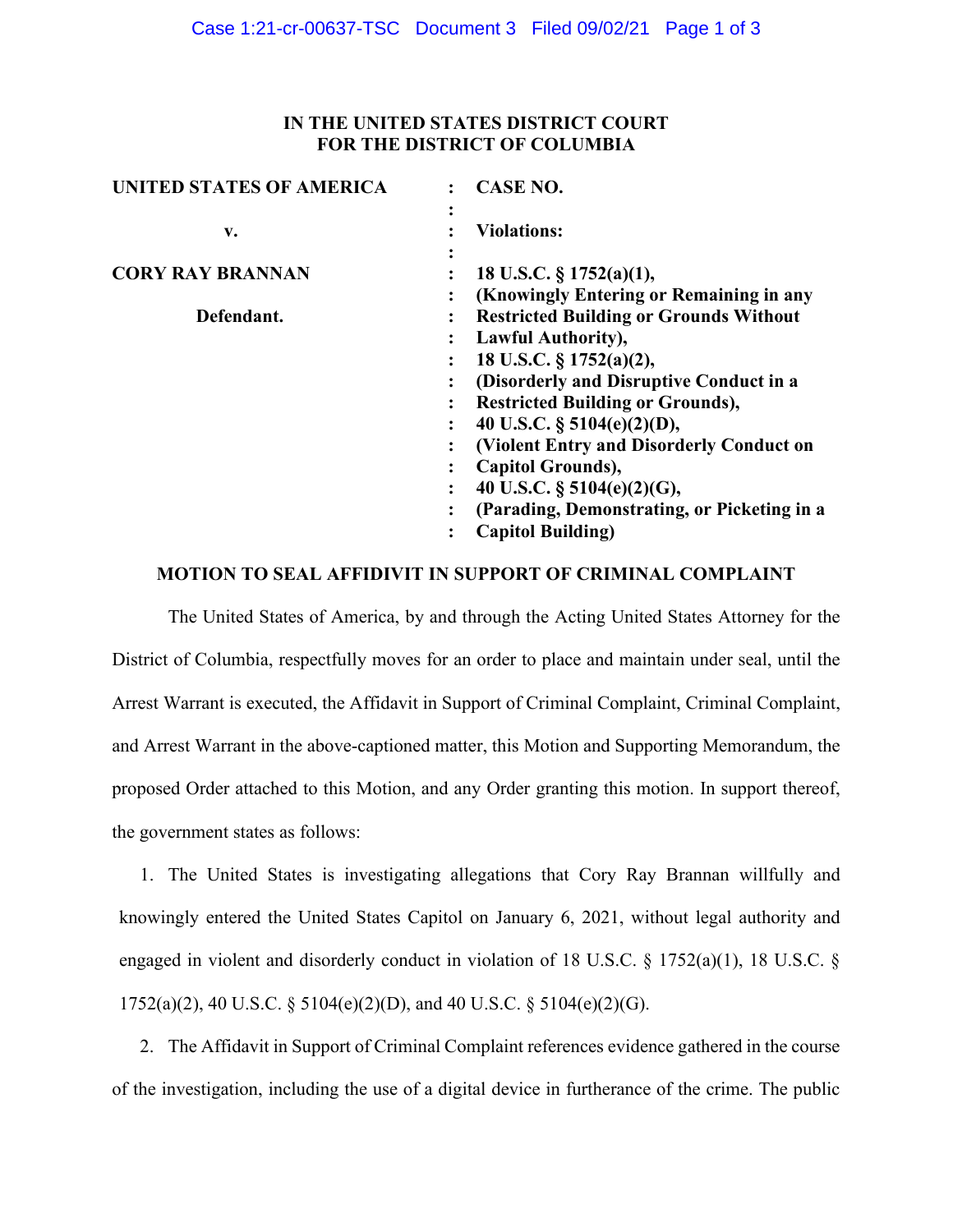#### Case 1:21-cr-00637-TSC Document 3 Filed 09/02/21 Page 2 of 3

disclosure of the Government's evidence could compromise the integrity of the investigation, including the ability of the United States to locate and arrest the defendant, which also may lead to the destruction of evidence in other locations including the digital device. Thus, a sealing order is necessary to avoid hindering the ongoing investigation in this matter.

3. As stated in *Washington Post v. Robinson*, 935 F.2d 282, 288 (D.C. Cir. 1999), there is a presumption of access to Court proceedings. But, this can be overridden if "'(1) closure serves a compelling interest; (2) there is a substantial probability that, in the absence of closure, this compelling interest would be harmed; and (3) there are no alternatives to closure that would adequately protect the compelling interest.'" *Id*. at 290 (quoting *Oregonian Pub. Co. v. United States Dist. Court*, 920 F.2d 1462, 1466 (9th Cir. 1990)).

4. In this matter, the United States has a compelling interest in preserving the integrity of its investigation and arresting the defendant. A limited sealing order ensuring that filings related to the Criminal Complaint and Arrest Warrant are not accessible from the Court's public files is narrowly tailored to serve a compelling interest.

5. Furthermore, the United States respectfully submits that complying with the normal notice requirements of *Washington Post* would defeat the purpose of the motion to seal. Persons who know the criminal justice system also know that docketing a motion to seal an Affidavit in Support of Criminal Complaint and Arrest Warrant, or a resulting sealing order, means that the defendant is charged with a crime, and the Government intends to arrest him. Thus, if this Motion or a sealing order were to become public, it would be the same as making public the Complaint and Arrest Warrant.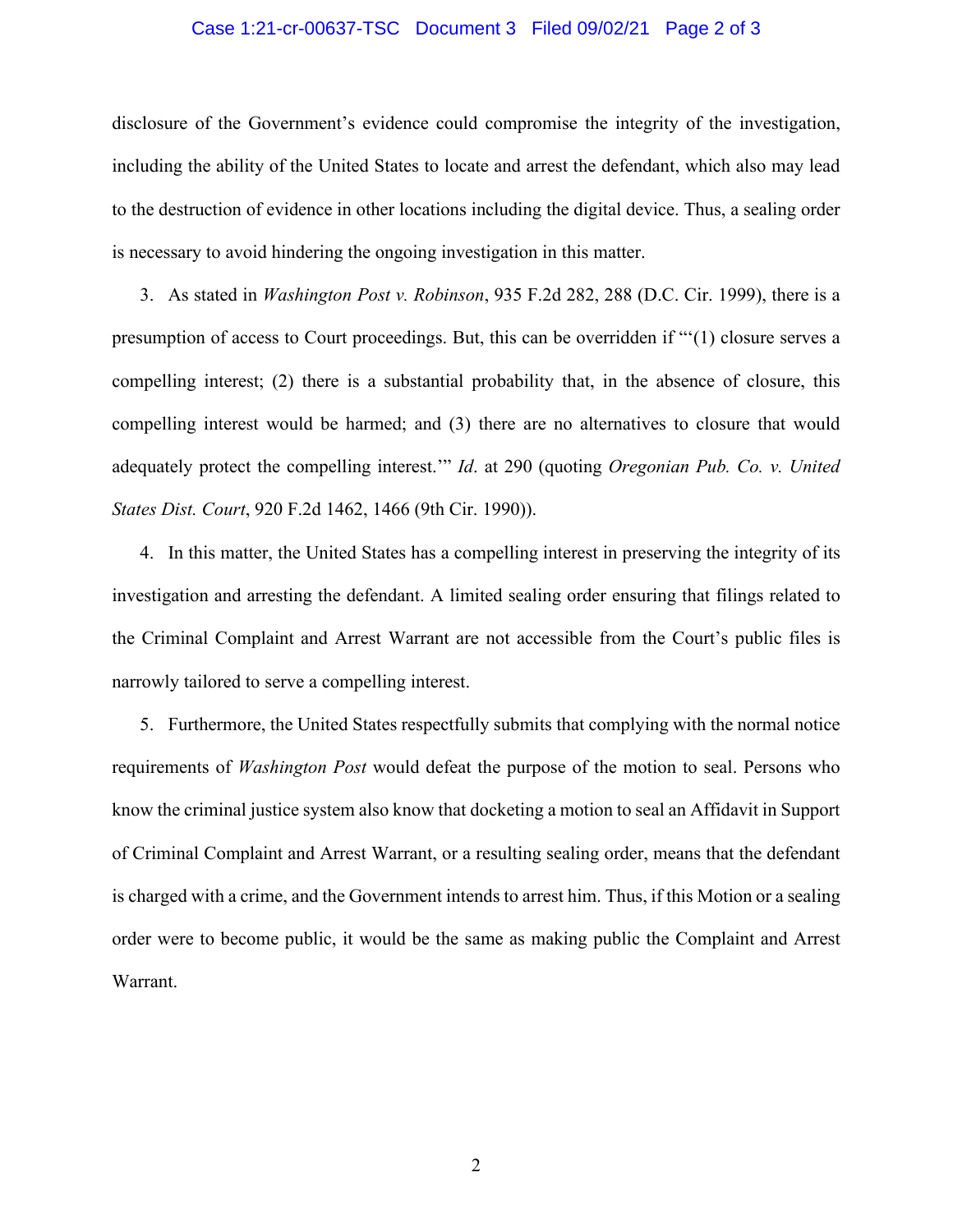#### Case 1:21-cr-00637-TSC Document 3 Filed 09/02/21 Page 3 of 3

WHEREFORE, the United States respectfully requests that this Court issue an Order directing that the Clerk of the Court place and maintain under seal, until execution of the Arrest Warrant, the Affidavit in Support of Criminal Complaint, this Motion and Supporting Memorandum, the proposed Order attached to this Motion, and any Order granting this motion.

> Respectfully submitted, CHANNING D. PHILLIPS ACTING UNITED STATES ATTORNEY D.C. Bar No. 415793

By:*/s/ April Ayers-Perez\_\_\_\_\_\_\_\_\_\_\_\_\_*

April Ayers-Perez Assistant United States Attorney Texas Bar Number: 24090975 Detailee United States Attorney's Office 555 Fourth Street, N.W. Washington, D.C. 20530 Telephone: 956-754-0946 Email: April.Perez@usdoj.gov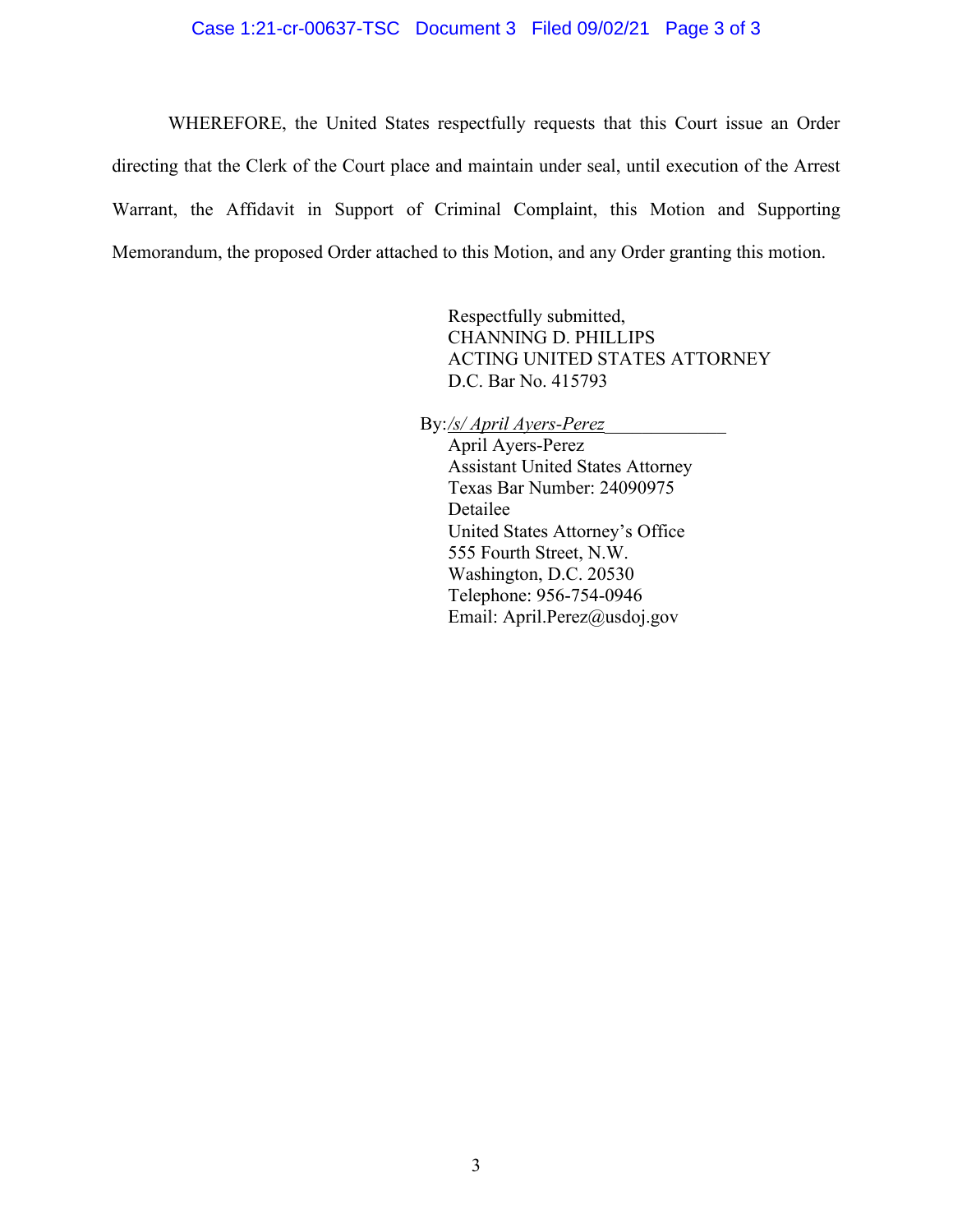# **IN THE UNITED STATES DISTRICT COURT FOR THE DISTRICT OF COLUMBIA**

| <b>UNITED STATES OF AMERICA</b> | <b>CASE NO.</b>                                                                          |  |
|---------------------------------|------------------------------------------------------------------------------------------|--|
| v.                              | <b>Violations:</b>                                                                       |  |
| <b>CORY RAY BRANNAN</b>         | 18 U.S.C. $\S$ 1752(a)(1),                                                               |  |
| Defendant.                      | (Knowingly Entering or Remaining in any<br><b>Restricted Building or Grounds Without</b> |  |
|                                 | <b>Lawful Authority),</b>                                                                |  |
|                                 | 18 U.S.C. § 1752(a)(2),                                                                  |  |
|                                 | (Disorderly and Disruptive Conduct in a                                                  |  |
|                                 | <b>Restricted Building or Grounds),</b>                                                  |  |
|                                 | 40 U.S.C. $\S$ 5104(e)(2)(D),                                                            |  |
|                                 | (Violent Entry and Disorderly Conduct on                                                 |  |
|                                 | Capitol Grounds),                                                                        |  |
|                                 | 40 U.S.C. $\S$ 5104(e)(2)(G),<br>$\ddot{\phantom{a}}$                                    |  |
|                                 | (Parading, Demonstrating, or Picketing in a                                              |  |
|                                 | <b>Capitol Building</b><br>٠                                                             |  |
|                                 |                                                                                          |  |

### **ORDER**

This matter having come before the Court pursuant to the application of the United States to seal criminal complaint, the Court finds that, because of such reasonable grounds to believe the disclosure will result in flight from prosecution, destruction of or tampering with evidence, intimidation of potential witnesses, and serious jeopardy to the investigation, the United States has established that a compelling governmental interest exists to justify the requested sealing.

1. IT IS THEREFORE ORDERED that the application is hereby GRANTED, and that the affidavit in support of criminal complaint and other related materials, the instant application to seal, and this Order are sealed until the arrest warrant is executed.